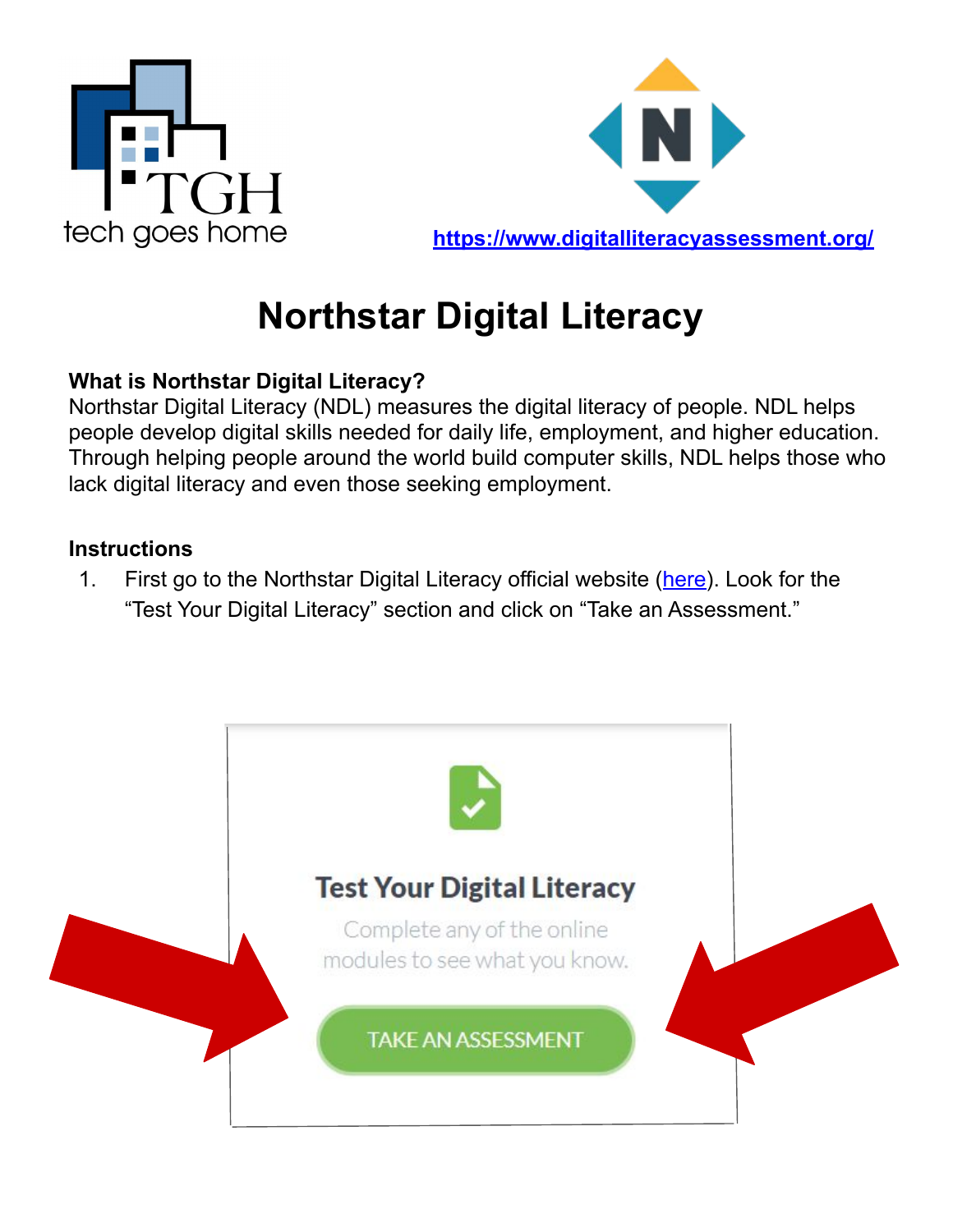2. You will be then directed to this section. When you are on this section, scroll down until you see the "Build you Skills" section.

| ဇာ                                                                        |
|---------------------------------------------------------------------------|
| <b>Essential Software Skills</b><br><b>Using Technology in Daily Life</b> |
| Social Media                                                              |
| П<br><b>Information Literacy</b>                                          |
| Microsoft PowerPoint<br>Supporting K-12 Distance Learning<br>faail        |
| <b>Career Search Skills</b>                                               |
| $\mathcal{C}$<br>Your Digital Footprint                                   |
|                                                                           |

3. When you get to this section, go to number 2 and click on any of the digital skills assessments offered for free in blue.



3. View other resources from the web, curated by Northstar, that can help you learn digital literacy skills.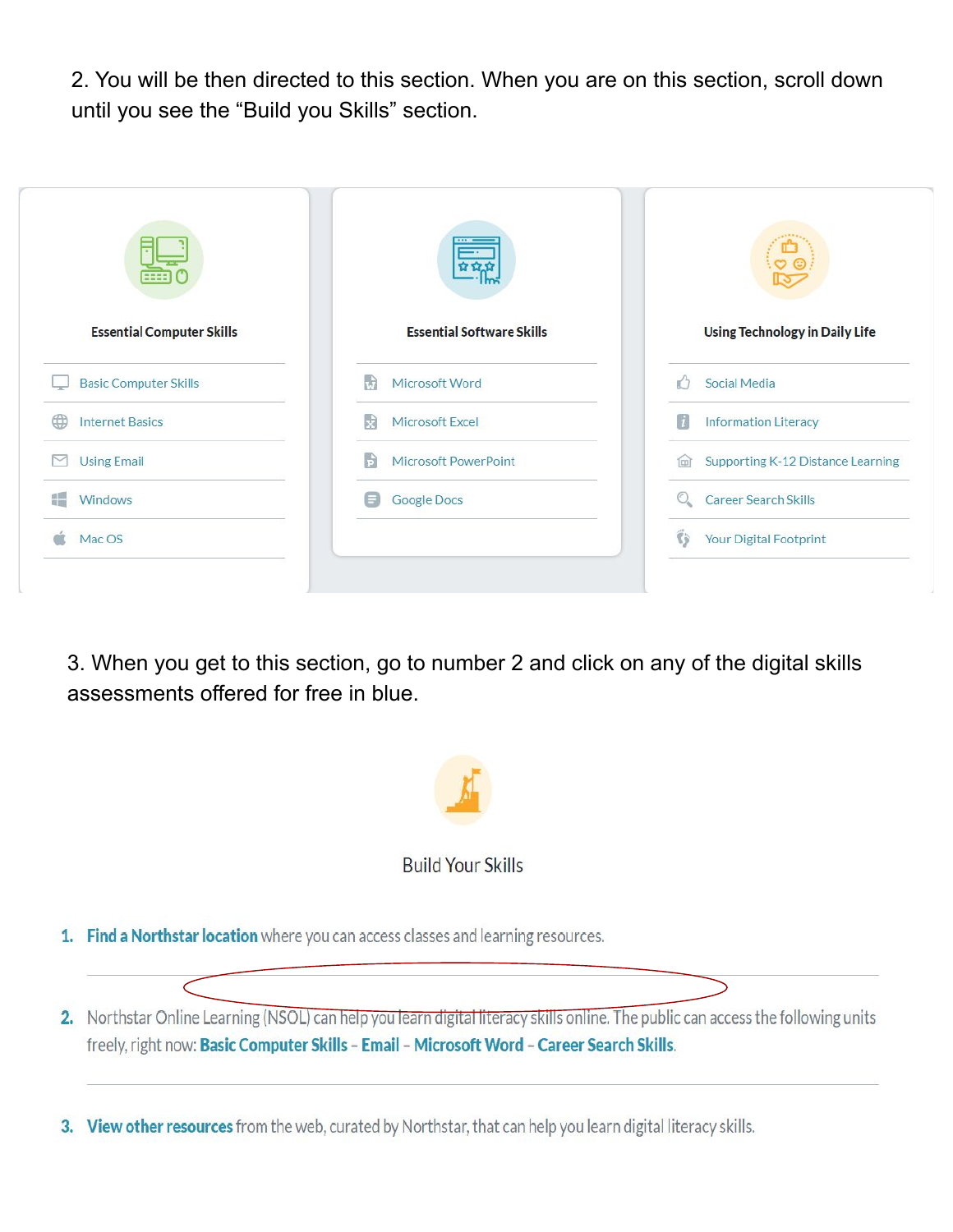4. In this example, we will be going over the Basic Computer Skills assessment.



When you click on next, you will be introduced to computers and some of their uses



- After reading through the test, click next and you will be taught about different parts of computers and their functions
- Make sure to click next whenever you finish reading/listening to each section